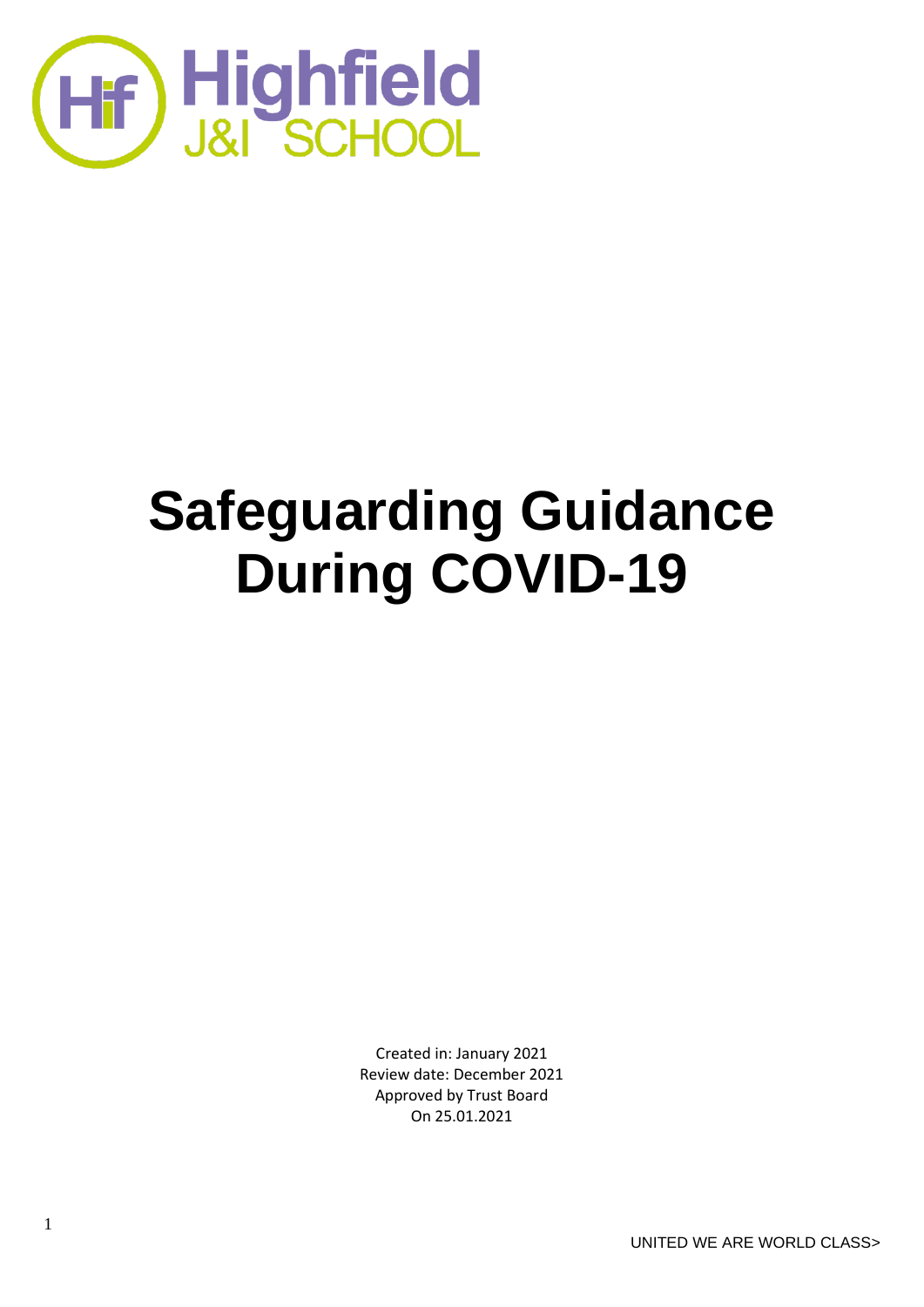## **Response to COVID-19**

#### **1. Context**

From 4<sup>th</sup> January 2021 parents were asked to keep their children at home, wherever possible, and for schools to remain open only for those children of workers critical to the COVID-19 response - who absolutely need to attend.

Schools and all childcare providers were asked to provide care for a limited number of children - children who are vulnerable, and children whose parents are critical to the COVID-19 response and cannot be safely cared for at home.

This addendum of the Highfield Safeguarding, and Child Protection policy contains details of our individual safeguarding arrangements in the following areas:

**Key contacts**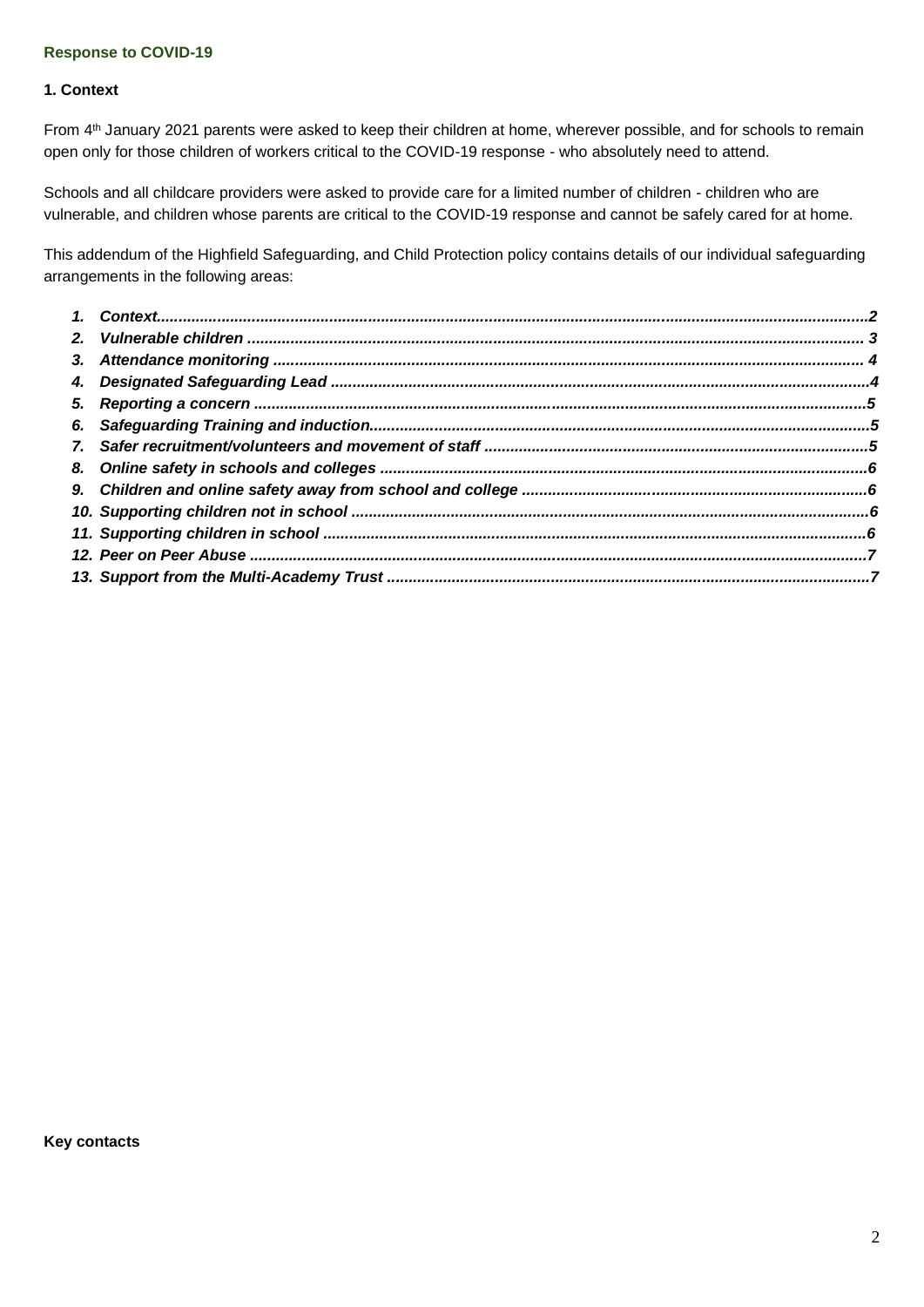| Role                                                                             | Name                                            | Email                                                        |
|----------------------------------------------------------------------------------|-------------------------------------------------|--------------------------------------------------------------|
| <b>Designated Safeguarding</b><br>Lead<br>Deputy Designated<br>Safeguarding Lead | <b>Ashley Knibbs</b><br><b>Stephanie Davies</b> | a.knibbs@hifield.bham.sch.uk<br>s.davies@hifield.bham.sch.uk |
| <b>Head of School</b>                                                            | Ashley Knibbs                                   | a.knibbs@hifield.bham.sch.uk                                 |
| <b>Trust Safeguarding Director</b>                                               | <b>Kay Davis</b>                                | k.davis@the-pact.co.uk                                       |
| <b>Chair of Trust Board</b>                                                      | Sue Knottenbelt                                 | s.knottenbelt@the-pact.co.k                                  |
| CEO/DCEO                                                                         | Sajid Gulzar<br>Phillipa Sherlock-Lewis         | s.gulzar@the-pact.co.uk<br>psl@the-pact.co.uk                |
| <b>Safeguarding Trustee</b>                                                      | Maxine Rowley                                   | m.rowley@the-pact.co.uk                                      |
| <b>Academy Committee</b><br>Safeguarding<br>Representative                       | <b>Scott Banks</b>                              | s.banks@hifield.bham.sch.uk                                  |

# **Vulnerable children**

Vulnerable children include those who have a social worker and who would therefore benefit from continued full-time education, adopted children or special guardianship order, children living in temporary accommodation, young carers, children with difficulties engaging with remote education at home (due to lack of devices or quiet space to complete work), children at risk of poor mental health.

Those who have a social worker include children who have a Child Protection Plan and those who are looked after by the Local Authority. A child may also be deemed to be vulnerable if they have been assessed as being in need or otherwise meet the definition in section 17 of the Children Act 1989.

Those with an EHC plan will be risk-assessed in consultation with the Local Authority and parents, to decide whether they need to continue to be offered a school place in order to meet their needs, or whether they can safely have their needs met at home. This could include, if necessary, carers, therapists or clinicians visiting the home to provide any essential services. Many children with EHC plans can safely remain at home.

Eligibility for free school meals in itself should not be the determining factor in assessing vulnerability.

Senior leaders, especially the Designated Safeguarding Leads know who our most vulnerable children are. Heads of School have the flexibility to offer a place to those on the edge of receiving children's social care support with the agreement of the CEO.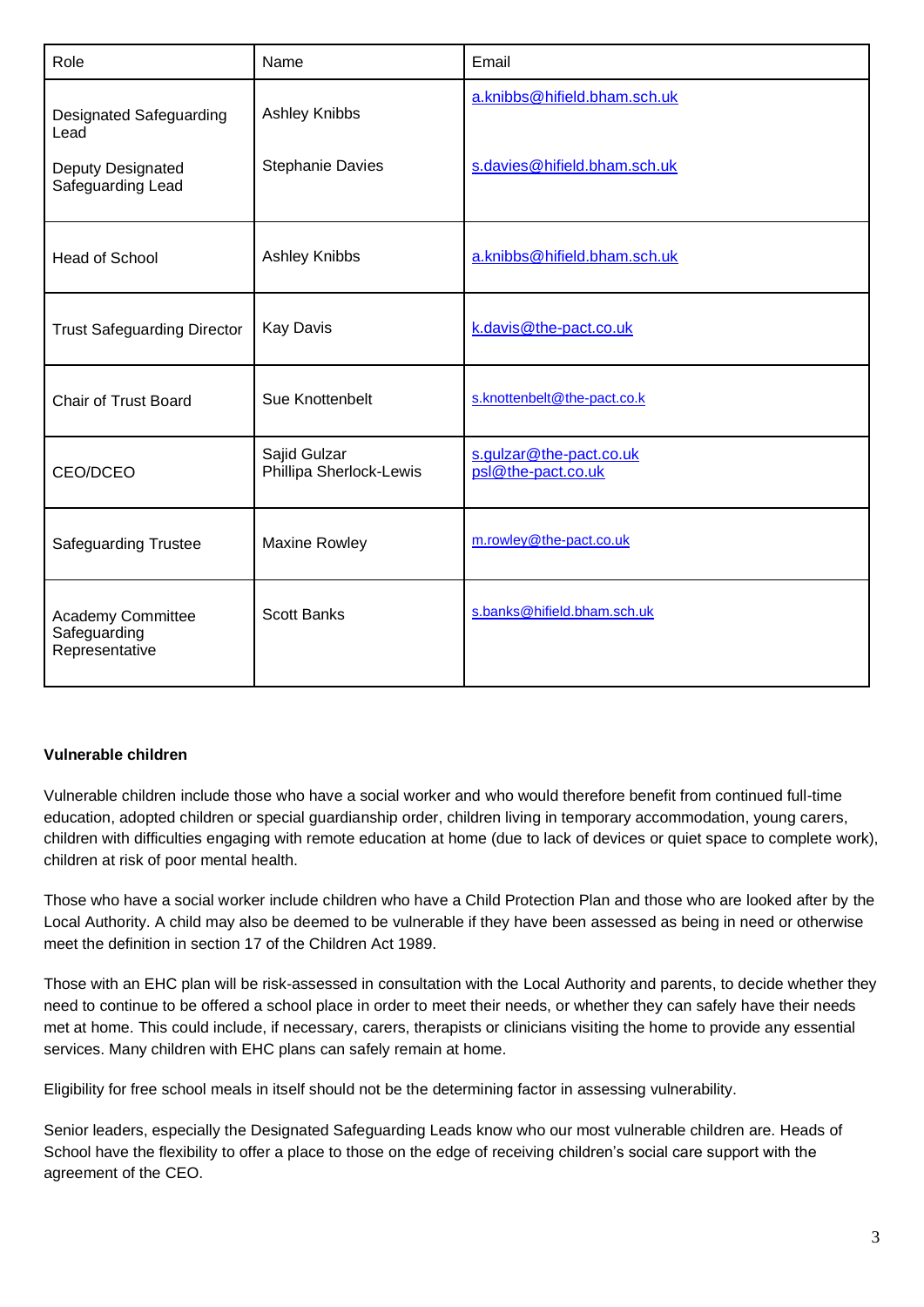Highfield will continue to work with and support children's social workers to help protect vulnerable children. This includes working with and supporting children's social workers and the local authority virtual school head (VSH) for looked-after and previously looked-after children. The lead person for this will be: Ashley Knibbs (Head of School).

There is an expectation that vulnerable children who have a social worker will attend an education setting, so long as they do not have underlying health conditions that put them at risk. In circumstances where a parent does not want to bring their child to an education setting, and their child is considered vulnerable, the social worker and school will explore the reasons for this directly with the parent.

Where parents are concerned about the risk of the child contracting COVID19, school or the social worker will talk through these anxieties with the parent/carer following the advice set out by Public Health England.

Highfield will encourage our vulnerable children to attend either key worker provision or remote learning, depending on their circumstances. **If children do not attend then the actions taken by the DSL and social worker to encourage the child to come into school should be logged on CPOMs.**

# **Attendance monitoring**

Local authorities and education settings do not need to complete their usual day-to- day attendance processes to follow up on non-attendance.

School and social workers will agree with parents/carers whether children in need should be attending school – will then follow up on any pupil that they were expecting to attend, who does not. They will also follow up with any parent or carer who has arranged care for their child(ren) and the child(ren) subsequently do not attend.

All children are expected to log onto remote learning with their class teacher, Monday to Friday during set times of the day (unless circumstances within the child's home prevent them from doing so). Any child that is unable or choices not to attend remote learning lessons will receive a welfare call from a member of school staff. If staff are unable to make contact via email, letter or phone within a 3 day period, strong consideration should be made by a Designated Senior Leader to carry out a home visit.

#### HOW THIS WILL LOOK IN SCHOOL

To support the above, school will, when communicating with parents and carers, confirm emergency contact numbers are correct and ask for any additional emergency contact numbers where they are available.

In all circumstances where a vulnerable child does not take up their place at school, or discontinues, school will notify their social worker.

# **Designated Safeguarding Lead**

Highfield school has a Designated Safeguarding Lead (DSL) and a Deputy DSL. The Designated Safeguarding Lead is: Ashley Knibbs (Head of School).

The Deputy Designated Safeguarding Lead is: Stephanie Davies (Deputy Head of School).

A trained DSL will be available on site during school hours.

DSLs will also update CPOMS as required, liaising with children's social workers where they require access to children in need and/or to carry out statutory assessments at the school.

It is important that all Highfield staff and volunteers have access to a trained DSL. On each day staff on site will be made aware of that person and how to speak to them.

The DSL will continue to engage with social workers, and attend all multi-agency meetings, which can be done remotely.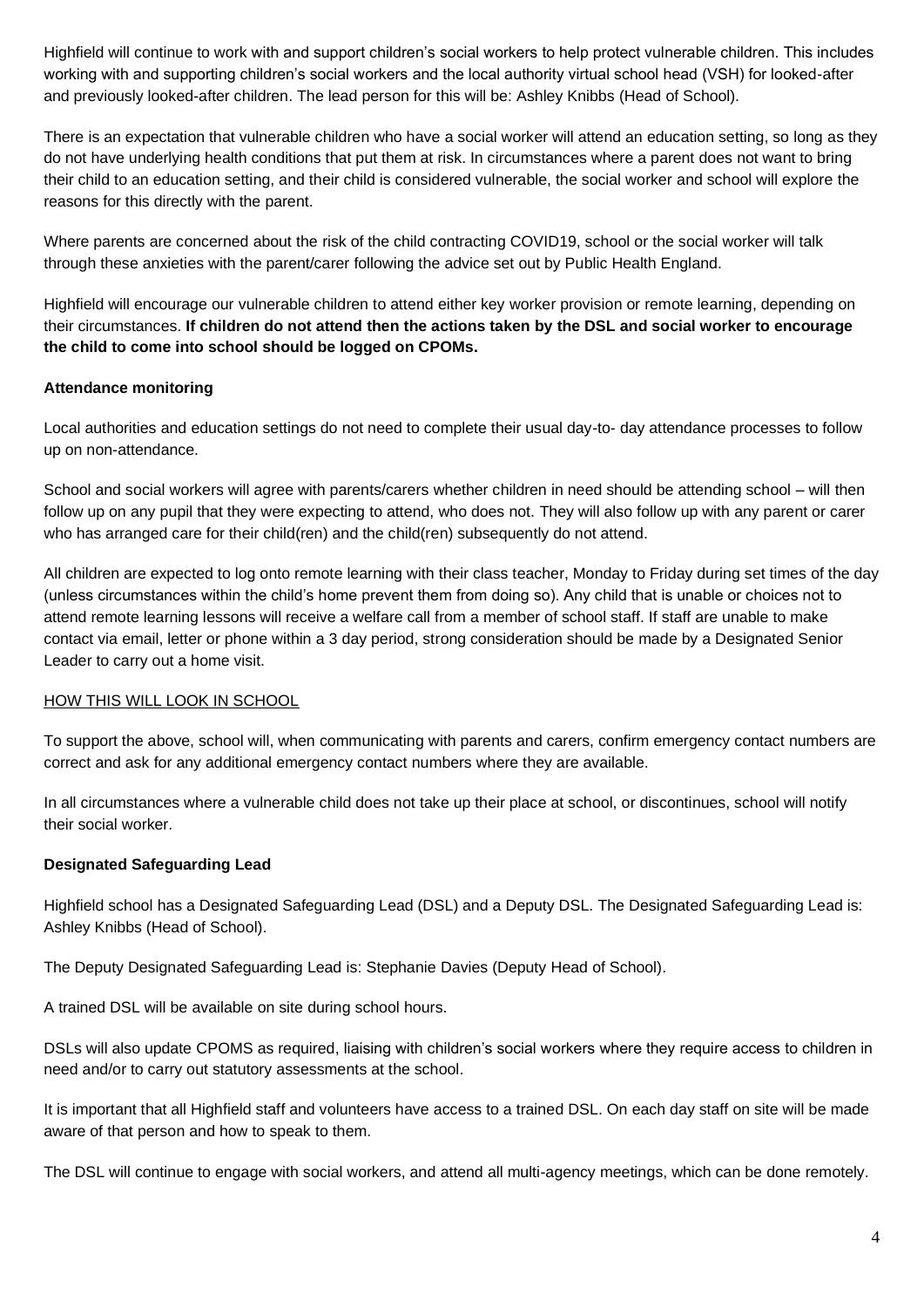#### **Reporting a concern**

Where staff have a concern about a child, they should continue to follow the process outlined in the school Safeguarding Policy, this includes making a report via CPOMS, which can be done remotely.

In the unlikely event that a member of staff cannot access their CPOMs from home, they should email the Designated Safeguarding Lead. This will ensure that the concern is received.

Staff are reminded of the need to report any concern immediately and without delay.

Where staff are concerned about an adult working with children in the school, they should report the concern to the head of school immediately. This should be done verbally and followed up with an email.

Concerns around the Head of school should be directed to the CEO, Sajid Gulzar or Deputy CEO, Phillipa Sherlock-Lewis.

The Trust will continue to offer support in the process of managing allegations.

## **Safeguarding Training and induction**

DSL training will continue to take place virtually using Teams.

All existing school staff have had safeguarding training and have read part 1 of Keeping Children Safe in Education (2019). The DSL should communicate with staff any new local arrangements, so they know what to do if they are worried about a child.

Where new staff are recruited, or new volunteers enter school, they will continue to be provided with a safeguarding induction.

If staff are deployed from another education or children's workforce setting to our school, we will take into account the DfE supplementary guidance on safeguarding children during the COVID-19 pandemic and will accept portability as long as the current employer confirms in writing that:-

- the individual has been subject to an enhanced DBS and children's barred list check
- there are no known concerns about the individual's suitability to work with children
- there is no ongoing disciplinary investigation relating to that individual

#### **Safer recruitment/volunteers and movement of staff**

It remains essential that people who are unsuitable are not allowed to enter the children's workforce or gain access to children. When recruiting new staff, Highfield will continue to follow the relevant safer recruitment processes for their setting, including, as appropriate, relevant sections in part 3 of Keeping Children Safe in Education (2019) (KCSIE).

In response to COVID-19, the Disclosure and Barring Service (DBS) has made changes to its guidance on standard and enhanced DBS ID checking to minimise the need for face-to-face contact.

Where school are utilising volunteers, we will continue to follow the checking and risk assessment process as set out in paragraphs 167 to 172 of KCSIE. Under no circumstances will a volunteer who has not been checked be left unsupervised or allowed to work in regulated activity.

Highfield will continue to follow the legal duty to refer to the DBS anyone who has harmed or poses a risk of harm to a child or vulnerable adult. Full details can be found at paragraph 163 of KCSIE.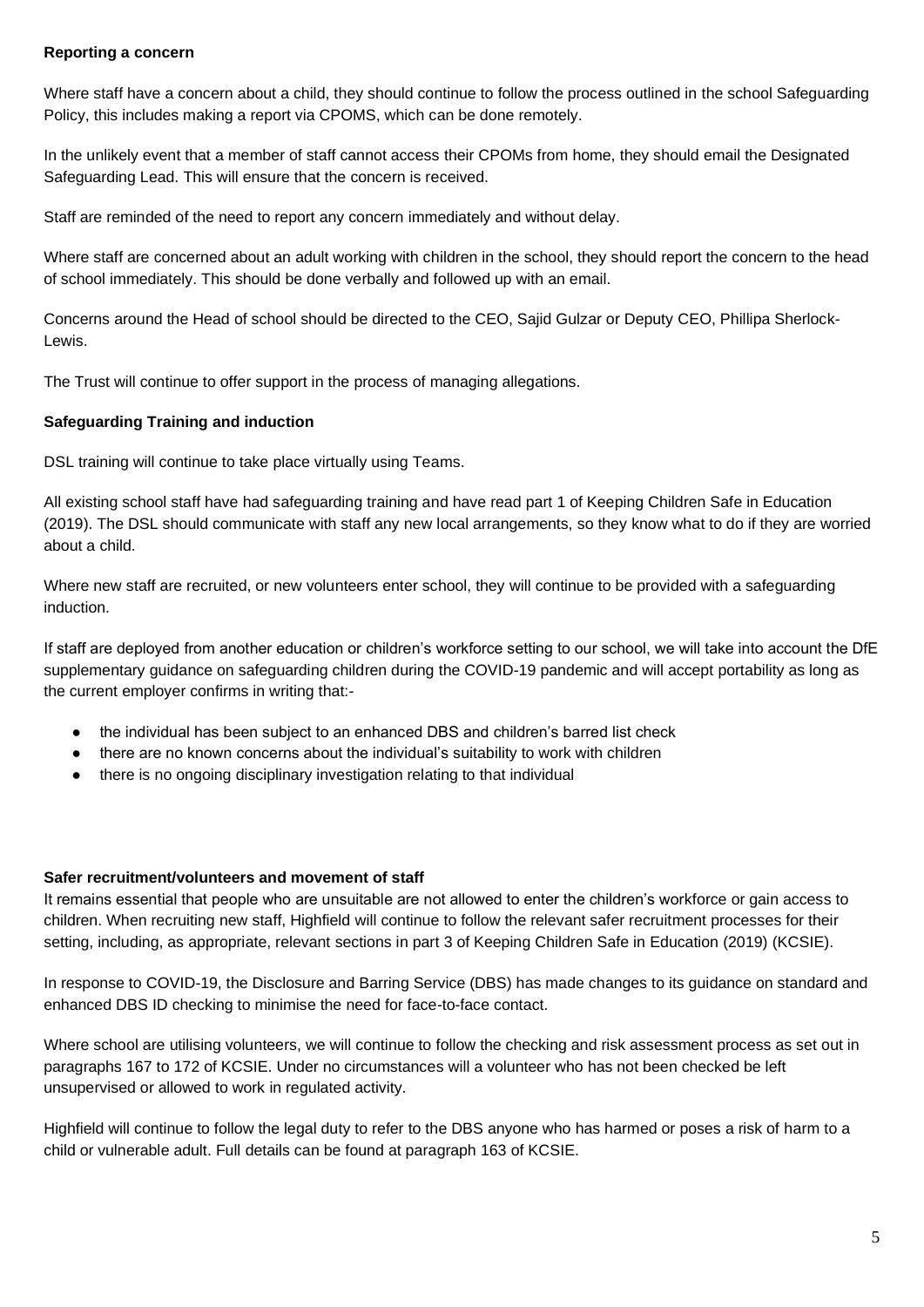Highfield will continue to consider and make referrals to the Teaching Regulation Agency (TRA) as per paragraph 166 of KCSIE and the TRA's 'Teacher misconduct advice for making a referral.

During the COVID-19 period all referrals should be made by emailing Misconduct.Teacher@education.gov.uk

Whilst acknowledging the challenge of the current National emergency, it is essential from a safeguarding perspective that any school is aware, on any given day, which staff/volunteers will be in the school, and that appropriate checks have been carried out, especially for anyone engaging in regulated activity. As such, Highfield will continue to keep the single central record (SCR) up to date as outlined in paragraphs 148 to 156 in KCSIE.

## **Online safety in schools and colleges**

Highfield will continue to provide a safe environment, including online. This includes the use of an online filtering system.

Where students are using computers in school, appropriate supervision will be in place.

## **Children and online safety away from school and college**

It is important that all staff who interact with children, including online, continue to look out for signs a child may be at risk. Any such concerns should be dealt with as per the Safeguarding Policy and where appropriate referrals should still be made to children's social care and as required, the police.

Online teaching should follow the same principles as set out in the Staff [Code of Conduct.](https://docs.google.com/document/d/1AFMwDaEFSuqjLQV7iVSNntZb5coA1yiJ0XLTEKD4c1U/edit?usp=sharing)

Highfield will ensure any use of online learning tools and systems is in line with privacy and data protection/GDPR requirements.

## **Supporting children not in school**

Highfield is committed to ensuring the safety and wellbeing of all its Children.

Where the DSL has identified a child to be on the edge of social care support, or who would normally receive Early Help/pastoral support in school, they should ensure that a robust plan of action is in place for that child. Details of this contact must be recorded on CPOMS. Consideration will be made to offer the child a place in Key Worker provision.

The communication with children could include; remote contact, phone contact, mentoring video calls, door-step visits. Other individualised contact methods should be considered and recorded.

School and its DSLs will work closely with all stakeholders to maximise the effectiveness of any communication. Contact must be reviewed regularly (at least once a fortnight) and where concerns arise, the DSL will consider any referrals as appropriate. The school will share safeguarding messages on its website and social media pages. Highfield recognises that school is a protective factor for children and the current circumstances, can affect the mental health of pupils and their parents/carers. Teachers at Highfield need to be aware of this in setting expectations of pupils' work where they are at home.

- Highfield will ensure that where we care for children of critical workers and vulnerable children on site, we ensure appropriate support is in place for them.
- Any concerns regarding pupils welfare will be recorded onto CPOMS and strategies will be discussed at weekly Child Protection meetings. Incidents requiring more immediate action will be carried out with the agreement of the Head or Deputy Head of School.
- Children identified to benefit from receiving mentoring provision will have scheduled sessions carried out by a Learning Mentor. Children identified to benefit from receiving mentoring provision will have scheduled sessions carried out by a Learning Mentor. The sessions will take place over Teams video calls. All sessions will have an additional member of staff act as a witness for safeguarding purposes.
- For further guidance on No Contact Procedures please refer to annex A.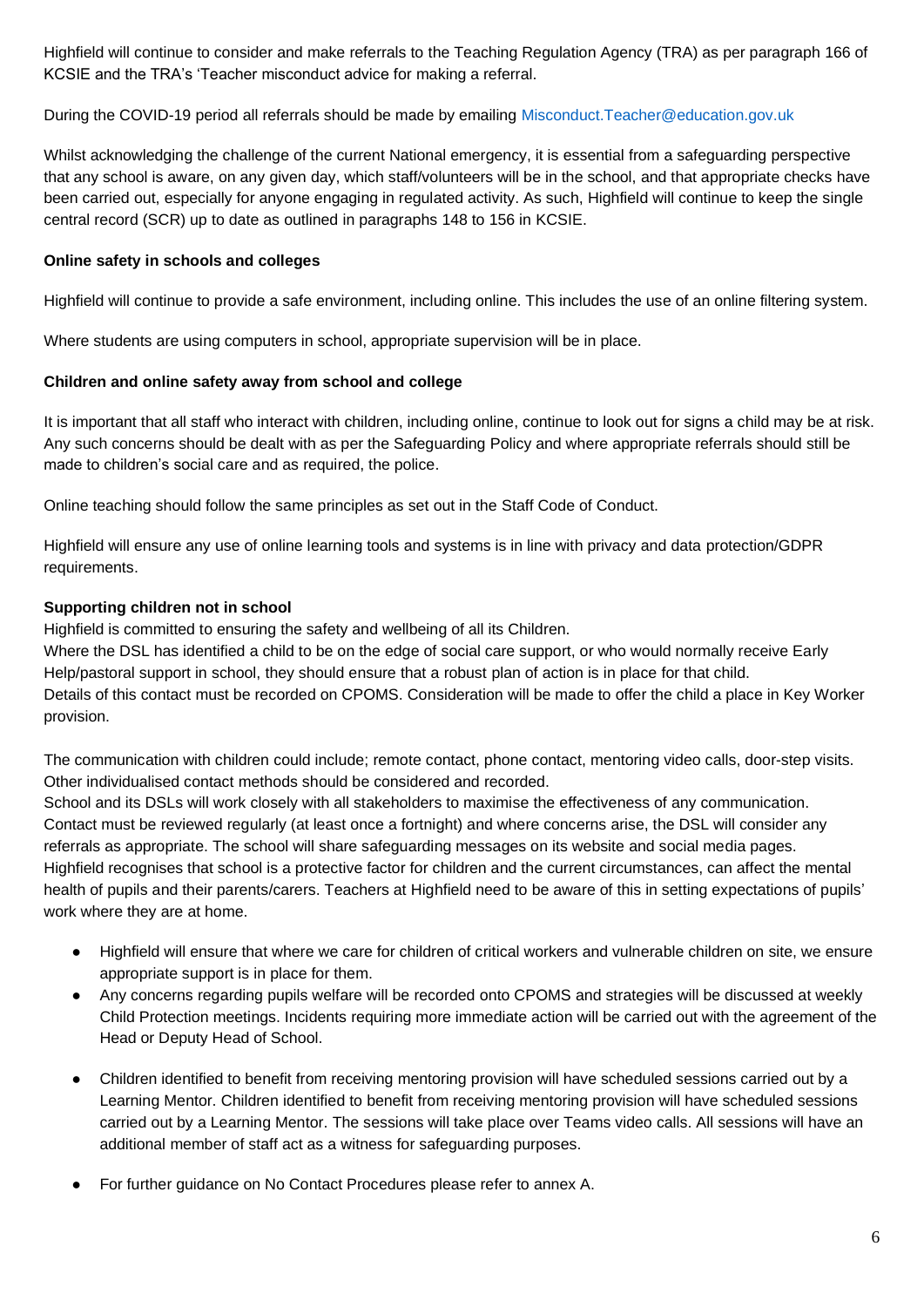# **Supporting children in school**

- Highfield is committed to ensuring the safety and wellbeing of all its pupils.
- Highfield will continue to be a safe space for all children to attend and flourish. The CEO will ensure that appropriate staff are on site and staff to pupil ratio numbers are appropriate, to maximise safety.
- Staff will refer to the Government guidance for education and childcare settings on how to implement social distancing and continue to follow the advice from Public Health England on handwashing and other measures to limit the risk of spread of COVID19.
- Highfield will ensure that where we care for children of critical workers and vulnerable children on site, we ensure appropriate support is in place for them.
- Where the Head of school has concerns about the impact of staff absence such as a Designated Safeguarding Lead or first aiders – will discuss them immediately with the CEO/DCEO.

# **Home Visits**

Where a visit would normally take place, if the risk of not visiting (for the child) is greater than the risk of visiting, then visits should take place with appropriate safety measures in place so far as is practicable, ensuring appropriate safety precautions are taken (hand washing, PPE, social distancing).

# **Peer on Peer Abuse**

Highfield school recognises that during the closure a revised process may be required for managing any report of such abuse and supporting victims**.** Where a school receives a report of peer on peer abuse, they will follow the principles as set out in part 5 of KCSIE and of those outlined within the Safeguarding Policy.

The school will listen and work with the child, parents/carers and any multi- agency partner required to ensure the safety and security of that pupil. Concerns and actions must be recorded on CPOMS and appropriate referrals made. Pupil risk assessments will be completed for any pupil posing a risk of harm to themselves, peers or staff.

#### **Support from the Multi-Academy Trust**

The Multi-Academy Trust provide support and guidance as appropriate to enable the DSLs to carry out their role effectively - in some case this may involve the use of the Quick Call system With Browne Jacobson solicitors

This includes, remotely accessing Child Protection files for the purpose of quality assurance, support, guidance and direction.

The MAT will also provide regular group and individual supervision sessions. This may take the form of an online meeting.

# **Annex A**

# **Procedure for no contact**

- 1. Identify children in phase who have had no contact with class teacher
- 2. Cross-reference with siblings have their teachers been contacted?
- 3. Copy and paste children onto excel drive in year group tab. (copy whole column)
- 4. Attempt to call from school number (not withheld) DSL in school to complete calls.

If answered, inform parents that they will receive a phone call weekly/daily, possibly from a withheld number. Check wellbeing and inform of remote learning etc.

5. Once all calls are made. No answer/number not working - highlight red. Add address. (from CPOMS/school cloud) AHT for phase to add address.